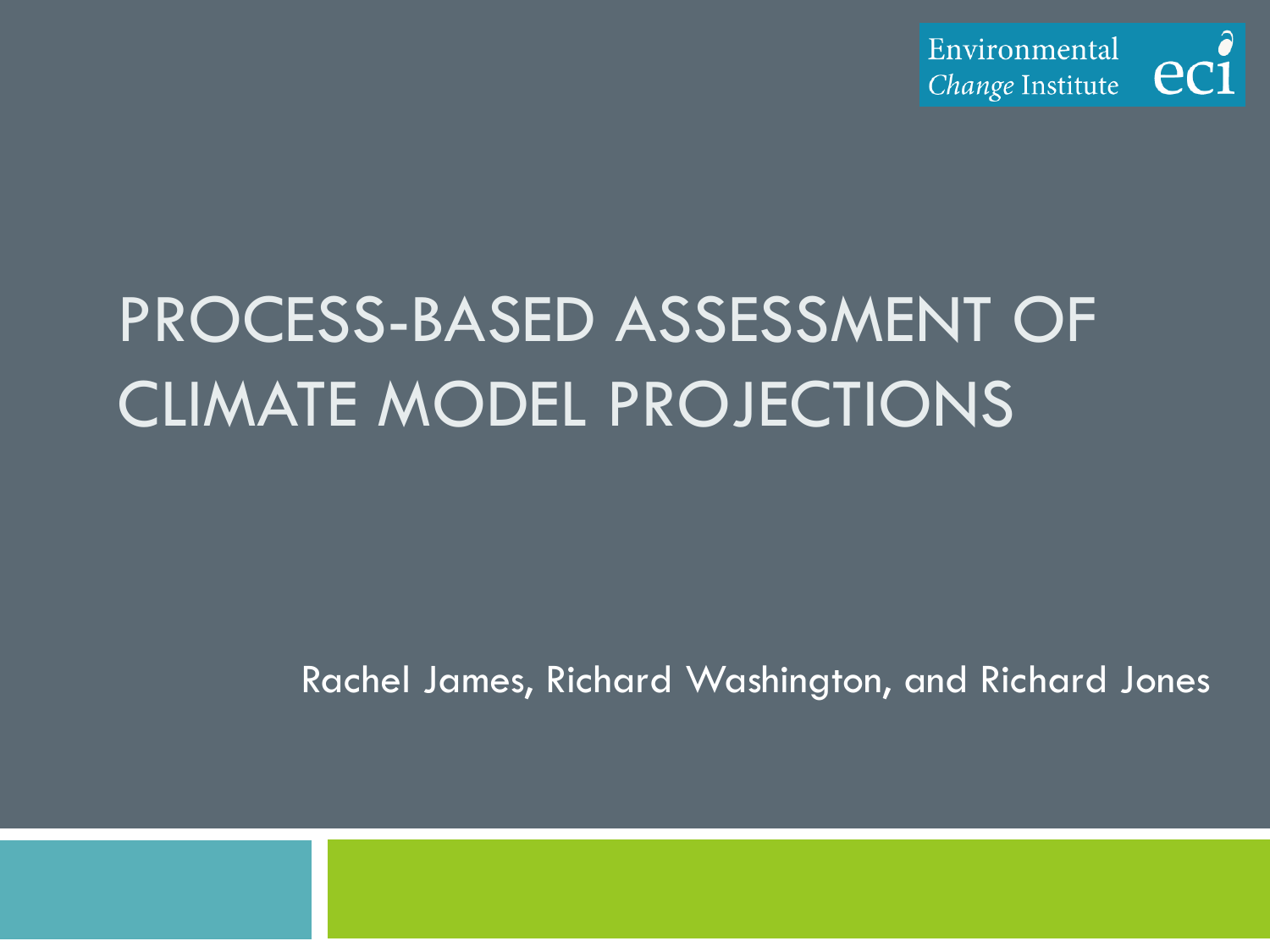## Application to West Africa

## **@AGUPUBLICATIONS**

# **JGR**

## **Journal of Geophysical Research: Atmospheres**

#### **RESEARCH ARTICLE** 10.1002/2014JD022513

#### **Key Points:**

- Circulation changes associated with modeled precipitation change are identified
- Modeled processes are similar for future change and historical variability
- Contrasts to variability in reanalyses bring these models' futures into question

#### **Supporting Information:**

· Figures S1-S9

#### **Correspondence to:**

R. James. rachel.james@ouce.ox.ac.uk

#### **Citation:**

James, R., R. Washington, and R. Jones (2015), Process-based assessment of an ensemble of climate projections for West Africa, J. Geophys. Res. Atmos., 120, 1221-1238, doi:10.1002/

## Process-based assessment of an ensemble of climate projections for West Africa

#### Rachel James<sup>1</sup>, Richard Washington<sup>1</sup>, and Richard Jones<sup>2,3</sup>

<sup>1</sup>Climate Research Lab, Centre for the Environment, University of Oxford, Oxford, UK, <sup>2</sup>Met Office Hadley Centre, Exeter, UK, <sup>3</sup>School of Geography and the Environment, University of Oxford, Oxford, UK

Abstract Determining the level of confidence in regional climate model projections could be very useful for designing climate change adaptation, particularly for vulnerable regions. The majority of previous research to evaluate models has been based on the mean state, but for confidence in projections the plausibility of the mechanisms for change is just as, if not more, important. In this study we demonstrate a methodology for process-based assessment of projections, whereby circulation changes accompanying future responses are examined and then compared to atmospheric dynamics during historical years in models and reanalyses. We apply this methodology to an ensemble of five global and regional model experiments and focus on West Africa, where these models project a strong drying trend. The analysis reveals that this drying is associated with anomalous subsidence in the upper atmosphere, and large warming of the Saharan heat low region, with potential feedback effects via the African easterly jet and West African monsoon. This mode occurs during dry years in the historical period, and dominates in the future experiments. However, the same mode is not found in dry years in reanalysis data, which casts doubt on the reasons for strong drying in these models. The regional models show a very similar response to their driving global models, and are therefore no more trustworthy in this case. This result underlines the importance of assessing model credibility on a case-by-case basis and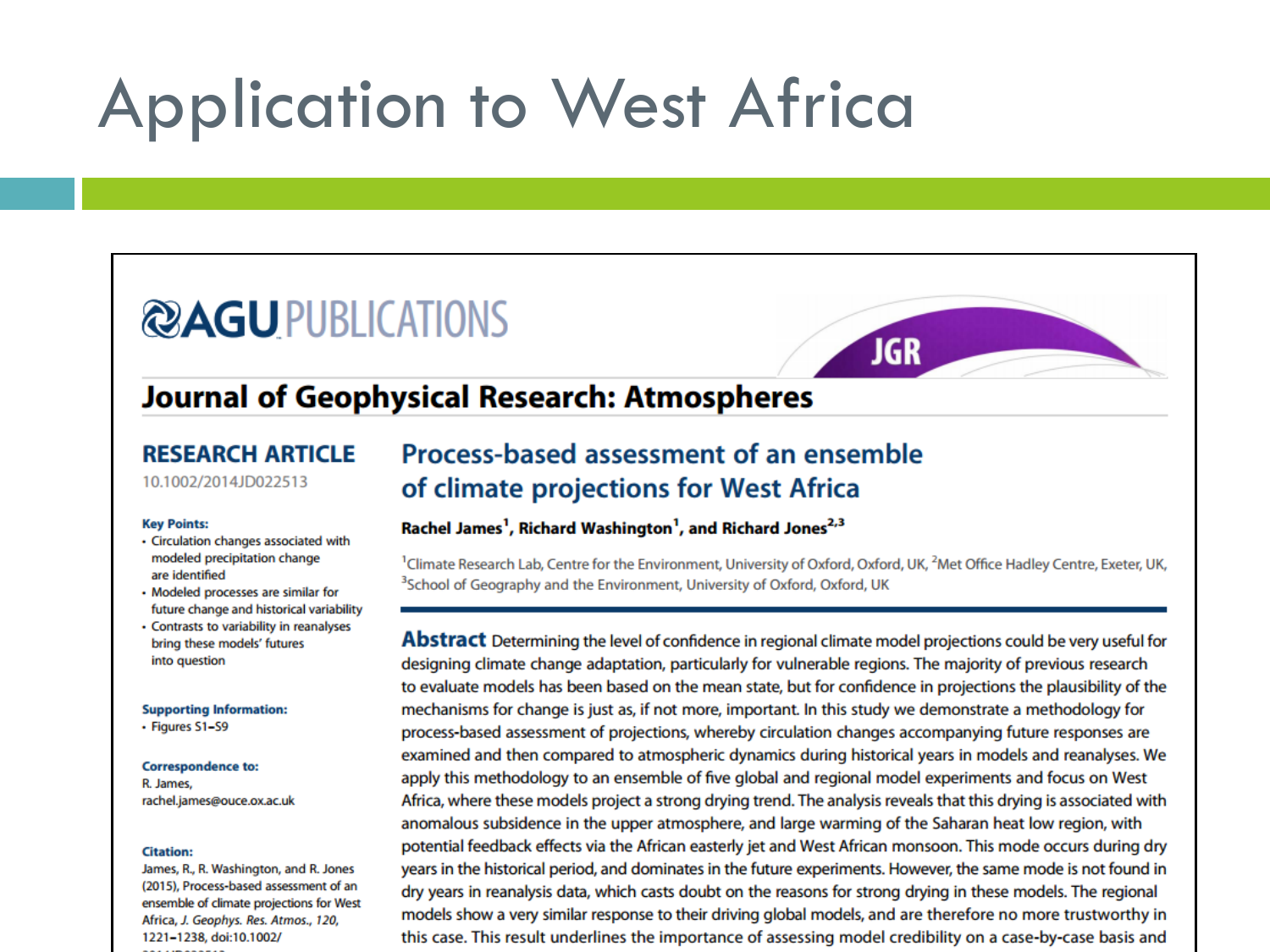Examine future projections

*How do GCMs and RCMs project precipitation will change in future?*



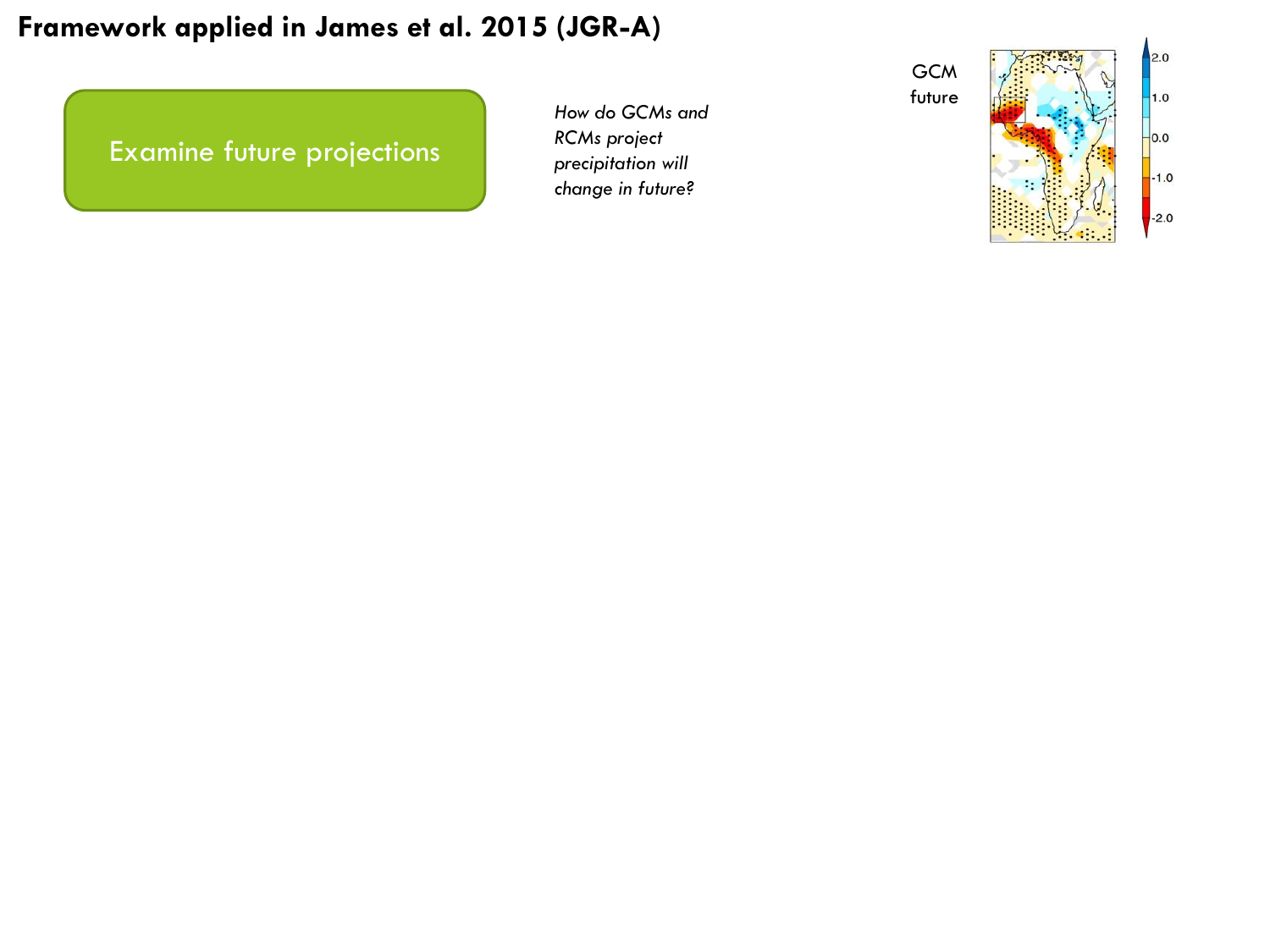

 $15$ 

20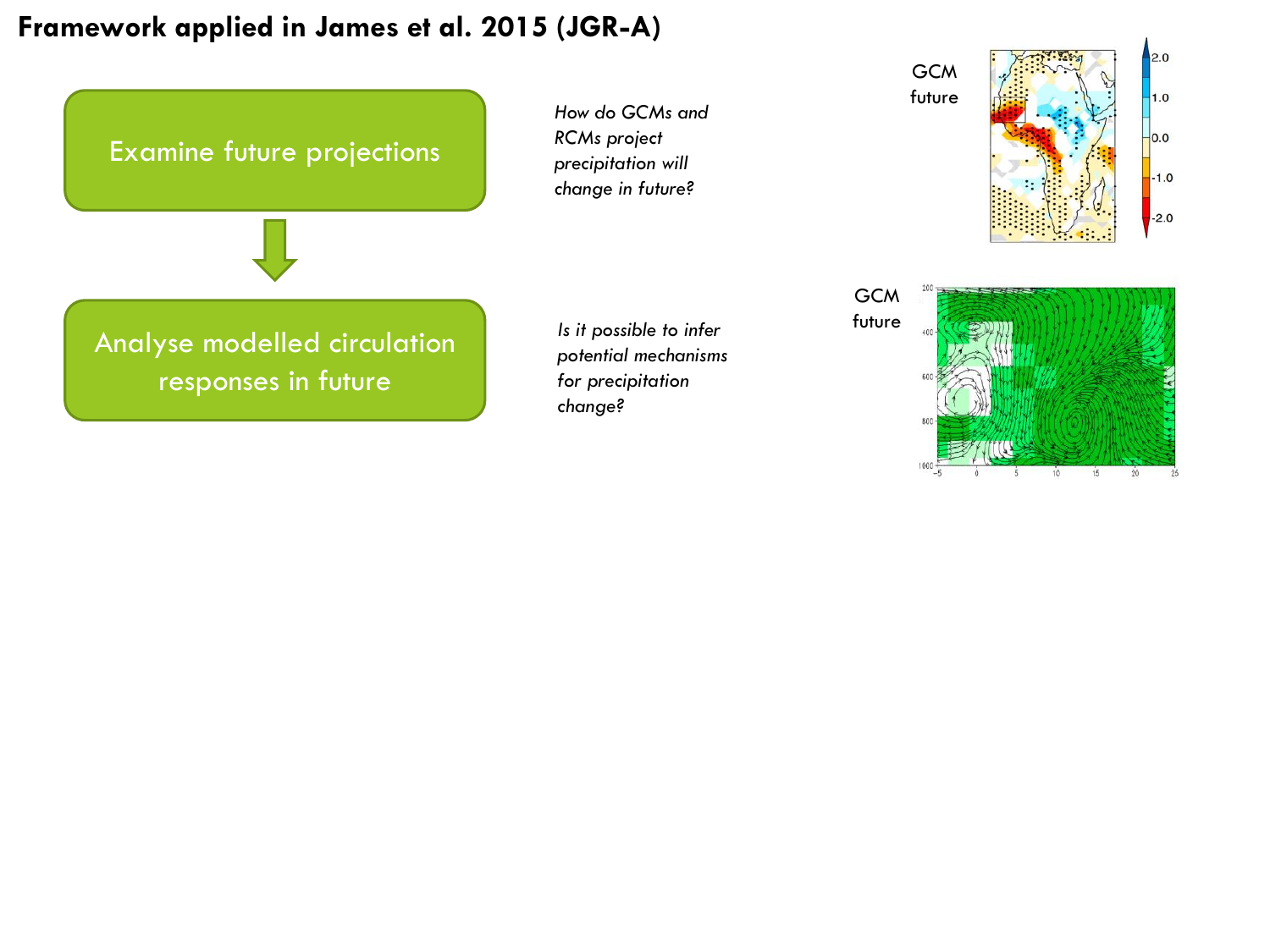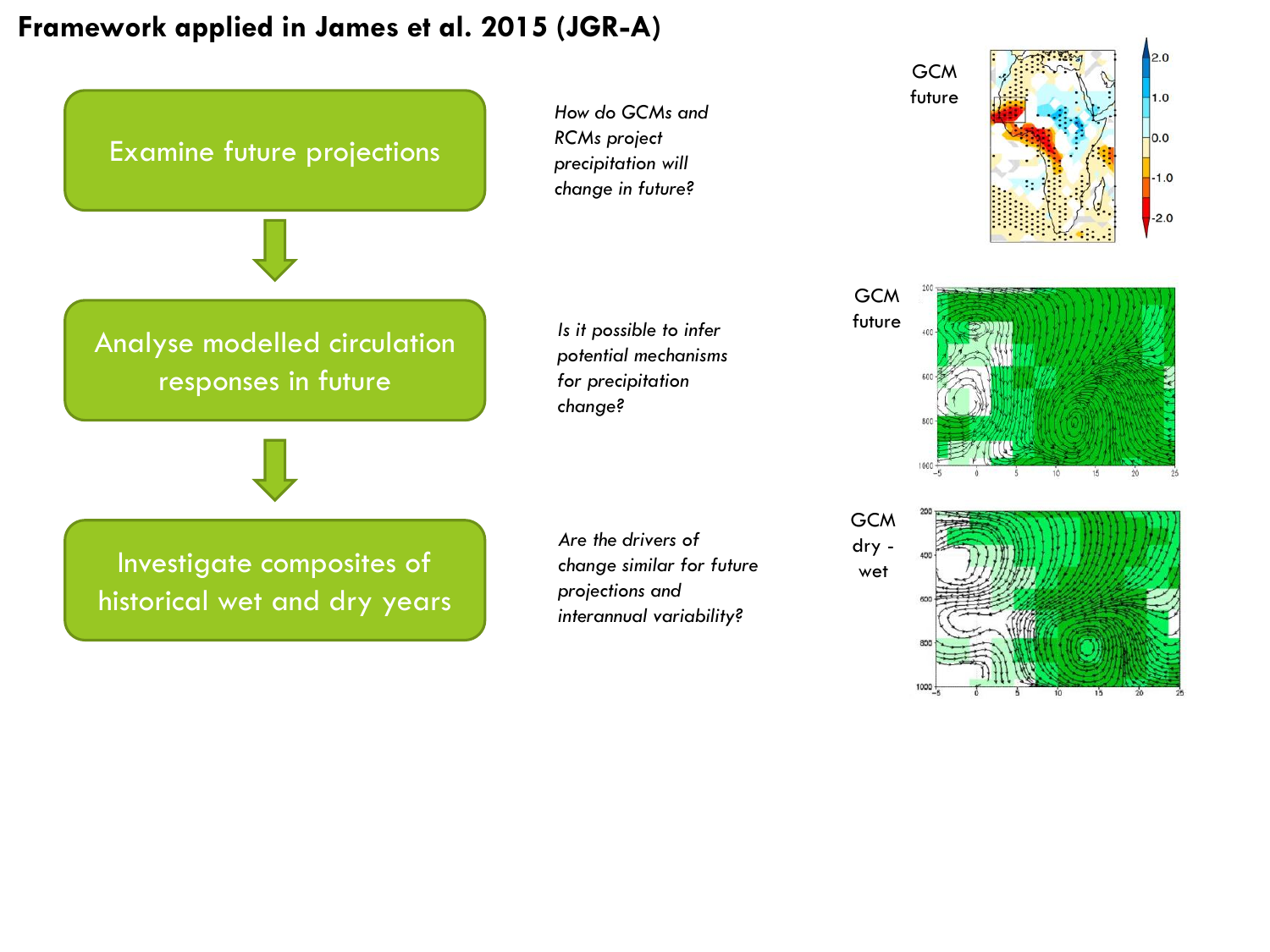